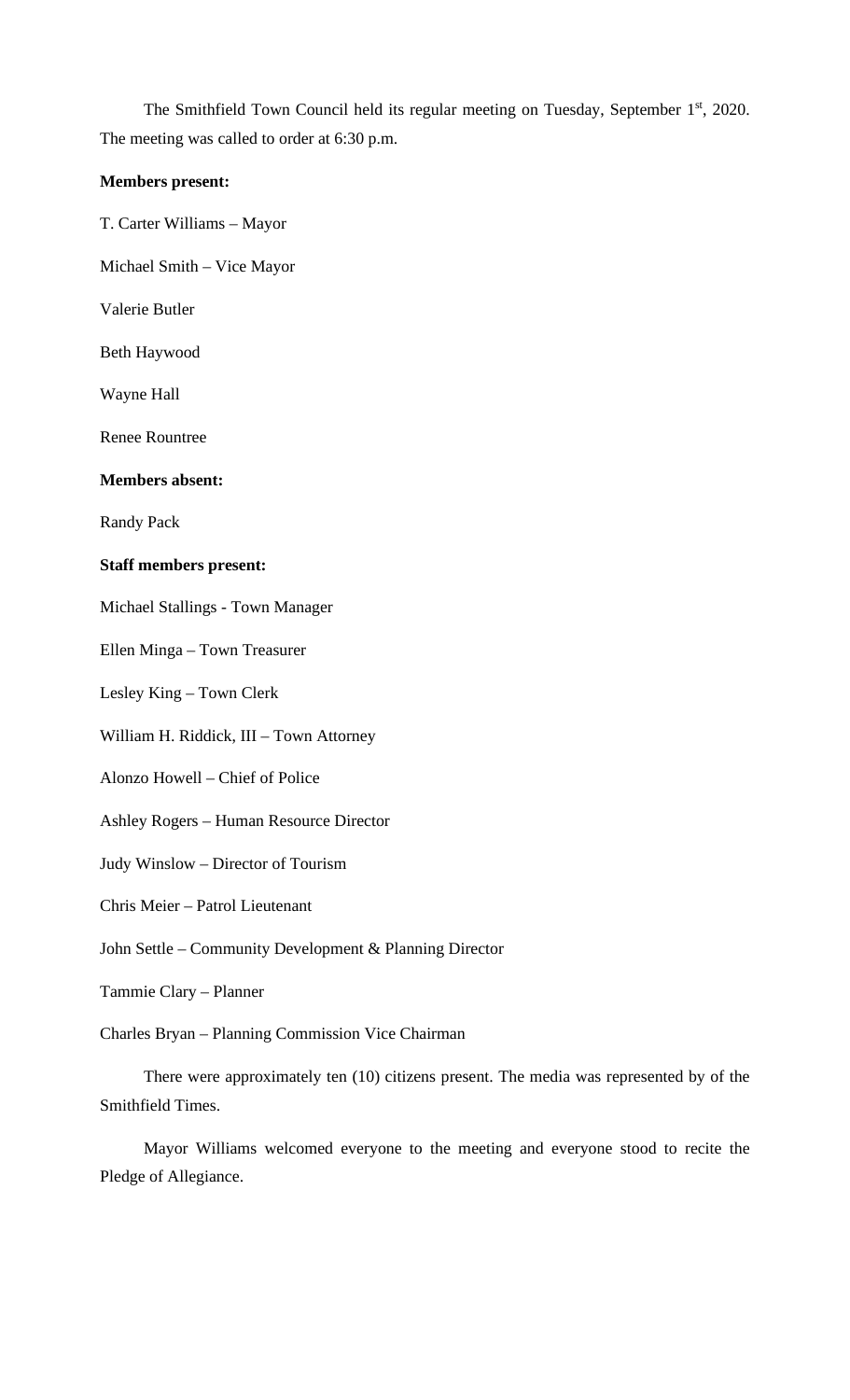#### **Manager's Report:**

The Town Manager reported that the Department of Criminal Justice Services asked to present the award next month. It was not quite ready yet. He explained that the August Activity Report was included in the packets and he was available if anyone had any questions.

### **Upcoming Meetings and Activities**:

September  $8<sup>th</sup> - 4:00$  p.m. – Pinewood Heights Management Team

September  $8<sup>th</sup> - 6:30$  p.m. – Planning Commission

September  $15<sup>th</sup>$  - 6:30 p.m. – Board of Historic and Architectural Review

September  $28<sup>th</sup> - 3:00$  p.m. – Town Council Committee Meetings (Consecutive)

Public Safety Committee

Water and Sewer Committee

Finance Committee

September 29<sup>th</sup> - 3:00 p.m. – Town Council Committee Meetings (Consecutive)

Parks and Recreation Committee

Public Works Committee

Public Buildings and Welfare Committee

### **Public Comments:**

The public is invited to speak to Council on any matter, except scheduled public hearings. There will be a separate signup sheet for public hearings. For public comments, please use the appropriate sign-up sheet and include your preferred method of contact. Comments are limited to five (5) minutes per person. Any required response from the Town will be provided in writing following the meeting.

Mr. Derek Boone stated that he was not speaking for the Smithfield Packers. He stated that the sports complex was a beautiful facility. He explained that it brings a lot to the Town; but he would like to see more fields there. There is one football field that can also be used for soccer or field hockey. If there were more fields, there could be more teams, more access, and more for youth to participate in. He is hoping the Town can fix the parking issue. He would like more accessibility for different organizations to play. With the new schools coming along, there will be limited field space for practice and play. He explained that statistic show that the NFL and the NBA are 80% African Americans. He loves baseball; but only 10% are playing baseball. If the Town only has baseball fields and no football, soccer, lacrosse, or field hockey fields then a major percentage of other players have nothing to do. It would also bring more revenue. He asked if the Town was looking into the indoor facility. The YMCA has basketball courts; but two people doing yoga will cancel an opportunity for youth to play basketball there. He stated that the Town needs more indoor facilities for the kids to play basketball so they can be great. It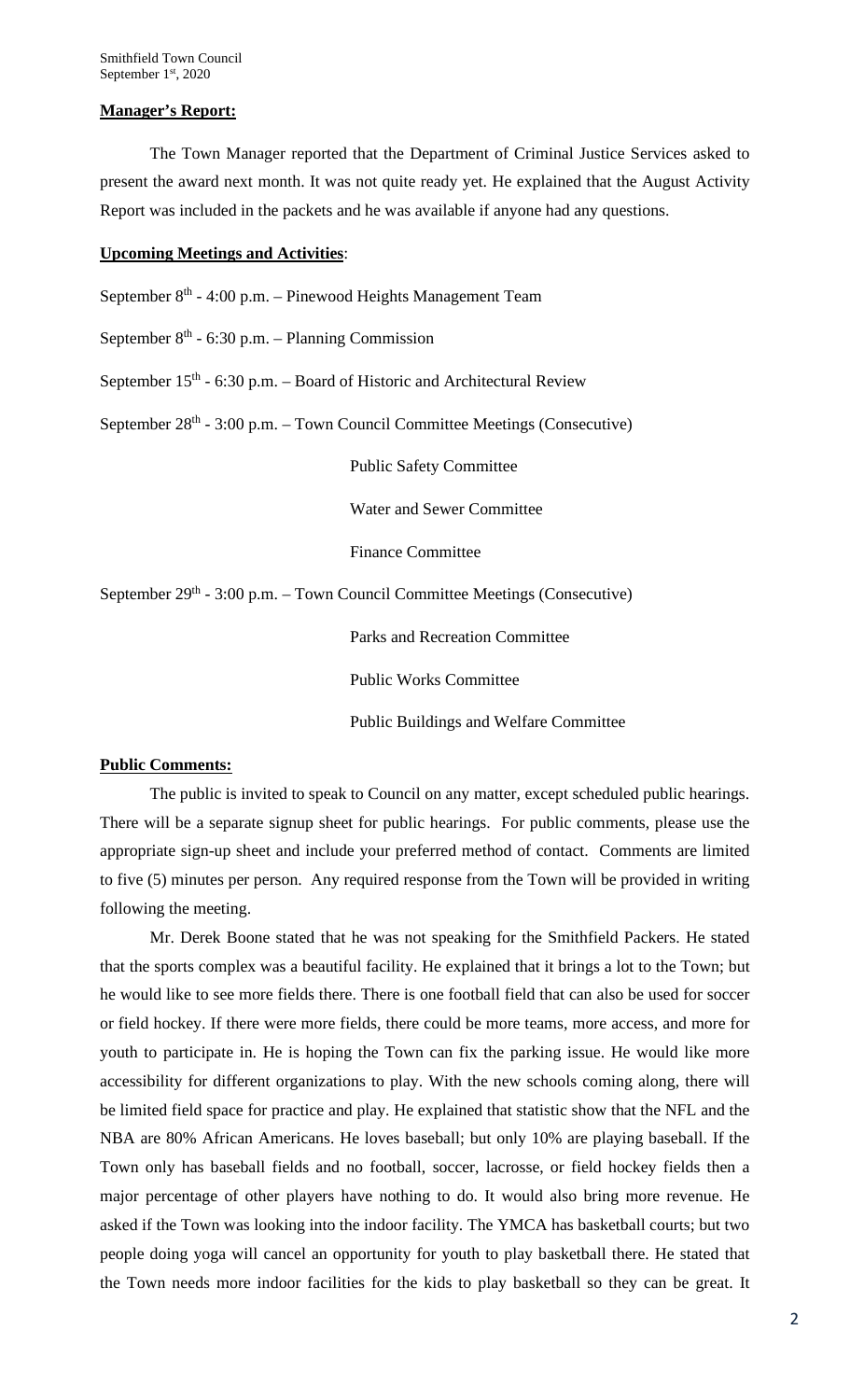builds leadership skills and confidence. He wants to give kids the chance and the opportunity to grow into something. Mr. Boone asked if there was a plan for the old Jersey Park basketball goal. He explained that it looks bad out there. The kids have nothing to do. He stated that it is probably privately owned and the Town has nothing to do with it. He asked if the Town knows anything about a project for that. If kids have nothing to do, things can get bad and the police have to handle situations. He would like to see more things done for the youth.

Mr. Herb DeGroft stated that he was speaking for the Isle of Wight Citizens Association. He wanted to make everyone aware that there will be a public forum on September  $14<sup>th</sup>$ , 2020 at the Windsor Town Center. Representatives from health organizations will be there to explain the current status of the pandemic and what it looks like moving forward. They will also discuss the upcoming flu season. It is at 7:00 p.m. on September 14<sup>th</sup>, 2020 at the Windsor Town Center. Mr. DeGroft also stated that on November  $11<sup>th</sup>$ , 2020 there will be a veteran's program at the Veteran's Memorial on North Church Street at 11:00 a.m. He hopes the Mayor and Town Council members can attend.

Ms. Julia Novak stated that she is one of the organizers for Smithfield Animal Save. She explained that they hold a vigil at the Smithfield Packing Plant, typically, every Sunday and/or Monday nights. They bear witness to the pigs lives that come through on the transport trucks before they are killed. They bring light to the public about the conditions that they come in on. The public is not aware of the conditions that the pigs arrive in and what they go through to get here. She wanted to discuss the proposal for the assembly permits and what the changes would do to their organization. She explained that they have always had a good, civil, and peaceful relationship with the Town for their vigils. The Town has always granted them multiple weeks and months on one permit. Their permit never changes. They do the same thing every night that they are out there with the peaceful vigil. The new proposal states that a new permit would be needed for every single night they are out there five days in advance. There would also be a permit fee of \$25.00 for each permit. Money is not made from the vigils. It is non-profit and everyone is a volunteer. Ms. Novak was asking that if the new proposal is passed that Smithfield Animal Save be exempt from the new proposal.

Mr. Ken Penn asked the Town Council to consider if the new proposal for Assembly Permits would infringe on certain civil rights. He explained that small groups for any cause would have a difficult time with the new proposal. He opposes the changes to the Assembly Permit process.

Ms. Julie Coffey stated that she is an organizer with Smithfield Animal Save. She opposes the changes to the permitting process. She asked the Council to reconsider the fees and choose not to limit the number of permits per year.

Mr. Albert Burckard stated that he was not speaking for the Historical Society or the Carrollton Civic League. He asked each Town Council member to attend the county public hearing at 6:00 p.m. on September 3<sup>rd</sup>, 2020 at Smithfield High School. The subject is the fate of the war memorial at Monument Circle in front of the 1801 Courthouse building. He asked each Town Council member to publicly support the retention of the monument/memorial as a historical edifice of Isle of Wight County. It is no less important or worthy as the 1750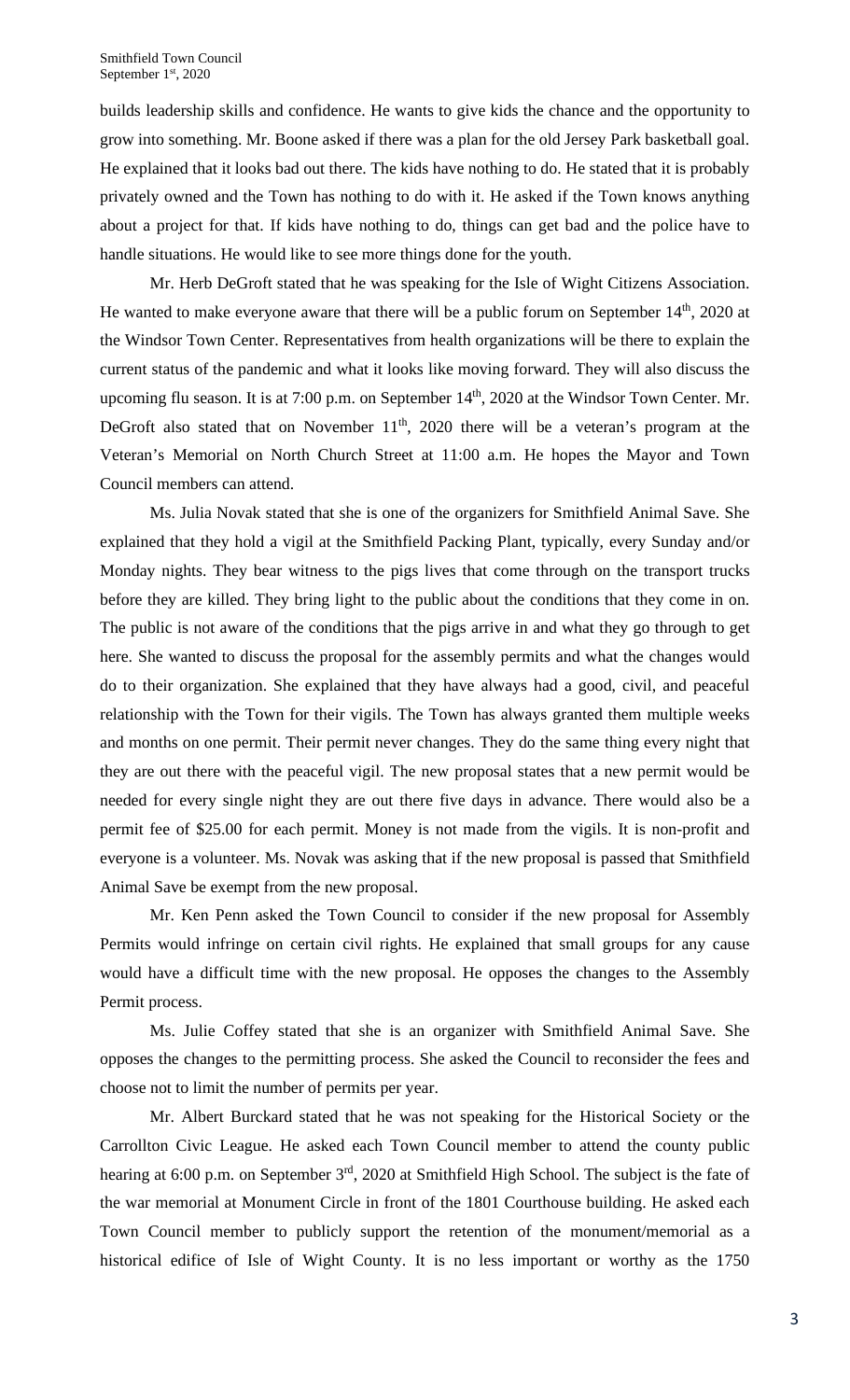Courthouse building or the dozens of other pre-1865 historic homes in the Town of Smithfield or throughout the county. He explained that each of these buildings would have been built in part or entirely by slave labor. It was the existing labor force at the time as it was generally throughout most of the original thirteen colonies. It is a historic fact. Slave labor was also used to build the White House and the U.S. Capitol buildings in Washington, D.C. Should all these buildings be demolished because slaved African Americans helped build them; of course not. Several peaceful protests walked through Smithfield recently as well as at the courthouse in Isle of Wight County. Their theme was the demolition and removal of the county war memorial. He explained that he witnessed both events and it was the only purpose which was well reported in the local media. A speaker at a recent Board of Supervisors meeting at the County stated that this was just the beginning. Another speaker at the rally in Smithfield shouted "let the revolution begin." Mr. Burckard heard it because he was there. He asked what was next for our communities; vegan protestors smelling blood in the water. Recently, there were harassed customers at the Taste of Smithfield. Another small PETA mob of protestors were recently in front of Smithfield Foods. Does the Town name need to be changed since the founding family owned slaves for several generations? Will all the Town Council members decide to remove the beautiful life-size bronze statues of Jefferson and Washington since they were slave owners? He explained that the Council needed to decide if they honor and believe in the local history. He asked if the Town keeps its symbols or destroys them because a shouting mob of mostly outsiders demands it. He asked that each Town Council member take a public stand on these issues. He asked if the Schoolhouse Museum would become a future target of other mobs that would demand its removal. He wants everyone to search their own conscience and decide if erasing some history is worth the risk of having all the County history erased on the whims and passions of the moment. Mr. Burckard ask the Town Council members to help preserve all the history; both the glorious and the odious. Even the most offensive symbols can be a constant reminder to everyone of things that never should be repeated.

There were no other public comments.

### **Briefing by Dick Grice, Isle of Wight County Board of Supervisors, Smithfield District:**

Supervisor Grice reported that during COVID emergency restrictions the Board of Supervisors can now vote on issues of concern during work sessions. Action was taken on four issues at the August  $6<sup>th</sup>$ , 2020 Board of Supervisors work session. The first item was authorization of a public hearing on the issuance of a bond to finance the replacement of Hardy Elementary School and other planned capital improvement projects. It will necessitate a tax rate increase of five cents or less depending on the interest rates. There will be a public hearing on September  $9<sup>th</sup>$ , 2020. The second issue was a second matching allocation of CARES Act Funds for the County and both Towns. A portion of the monies will be allocated for a second round of 2,000.00 grants for all small for-profit businesses operating in the County that have been affected by COVID 19. He urged everyone to support the local businesses. The second choice would be to order online. Both options keep the sales tax money in the County. The third item was that the Board directed staff to move forward on the application for the Virginia Technology Initiative Grant funds. These funds would be used to expand broadband services within the County. The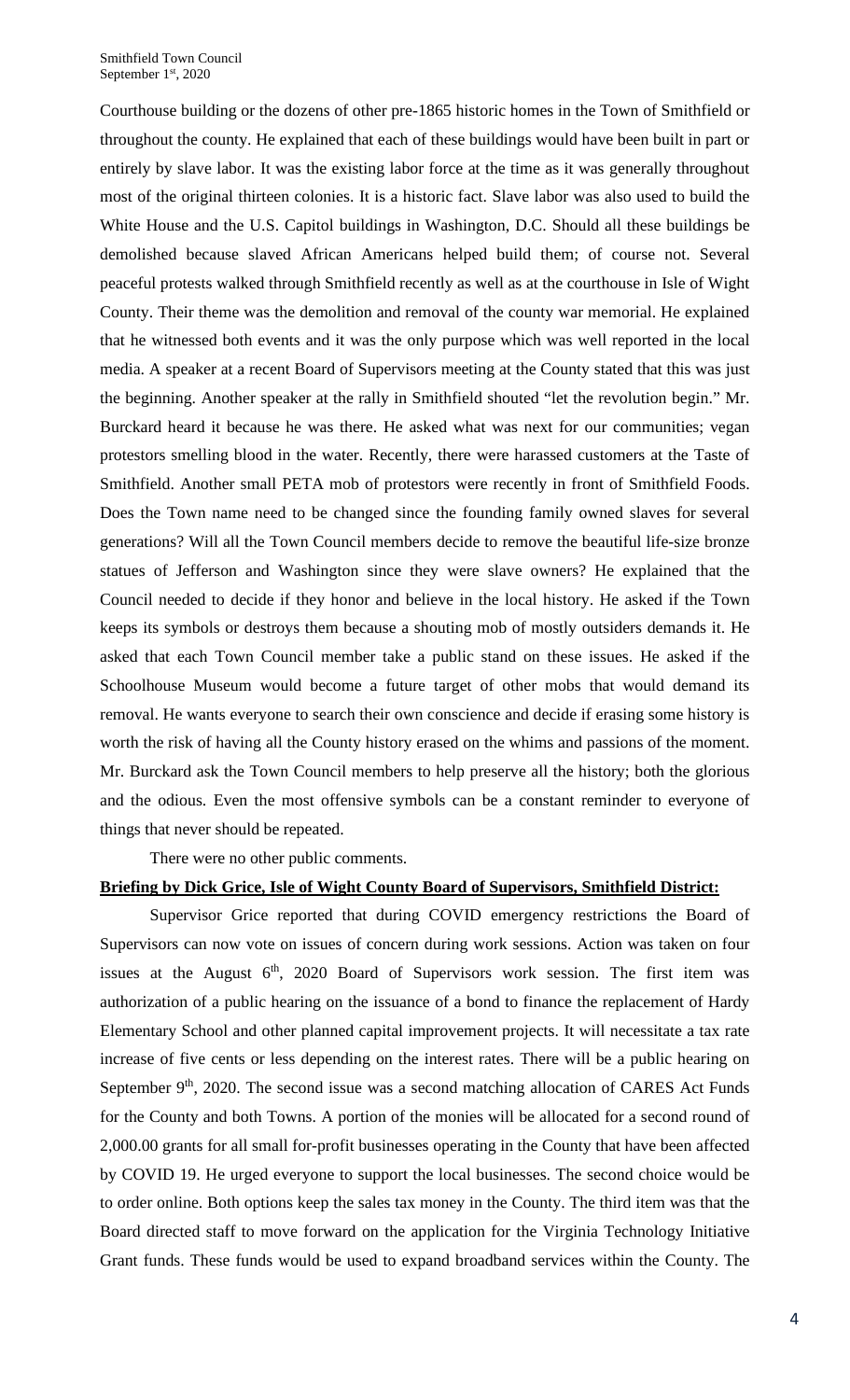fourth item is to forgo a referendum and move to a public meeting on the disposition of the confederate monument located in the front of the old courthouse since 1907. The public hearing will be held on September 3<sup>rd</sup>, 2020 at Smithfield High School. He urged citizens to attend or send an email to the County. The website address is [comments@iwus.net.](mailto:comments@iwus.net) Supervisor Grice also reported that the Board of Supervisors accepted an Obici Healthcare Grant and a certification for achievement of excellence for financial reporting. They authorized a temporary reduction in water tap fees to encourage new users since the pipeline on Route 10 is now operational. He was available for questions from the Town Council members.

# **Council Comments:**

Councilwoman Rountree explained that she was in contact with multiple citizens over the last month and explained their comments and concerns. She received two emails following the Smithfield Times report on golf cart access downtown. They are both in support of golf carts downtown from the neighborhoods. She also spoke to the HOA president for Cypress Creek. He asked about street cleaning. He stated that it is supposed to be done twice a year and he would like to know the schedule for the Cypress Creek neighborhood. Councilwoman Rountree followed up with the leader for the Broadband Task Force. He was very knowledgeable and supportive. He supports the golf cart initiative and would like to see the plan for making sure that businesses plan to come back to closed shops.

Councilwoman Butler stated that the she hopes the school year will be successful for all students. The pandemic is unprecedented. Years from now, she hopes the students will have a story to tell about school during a pandemic.

# **Consent Agenda:**

Mayor Williams asked if any Council member would like to pull any item for further discussion. Councilwoman Haywood pulled item C1.

# **C1. Pulled from Consent Agenda.**

# **C2. Motion to Authorize Purchase of Perpetual Drainage Easement Behind Reverse Osmosis Water Treatment Plant:**

Vice Mayor Smith explained that other families own this property. The Town is making an offer to purchase.

## **C3. Invoices Over \$10,000 Requiring Council Authorization:**

|    | a. Core & Main                                       | \$15,400.00 |
|----|------------------------------------------------------|-------------|
|    | (water meter registers)                              |             |
|    | b. Draper Aden Associates                            | \$45,165.25 |
|    | $(2020 \text{ manhole inspections} \& \text{rehab})$ |             |
|    | c. Lewis Construction of Virginia                    | \$14,000.00 |
|    | (install sewer manhole $& 2$ new laterals)           |             |
|    | d. Kimley Horn & Associates                          | \$29,769.10 |
|    | (intersection improvement project)                   |             |
| e. | <b>Central Square Technologies</b>                   | \$26,697.87 |
|    | (annual software & maintenance fee)                  |             |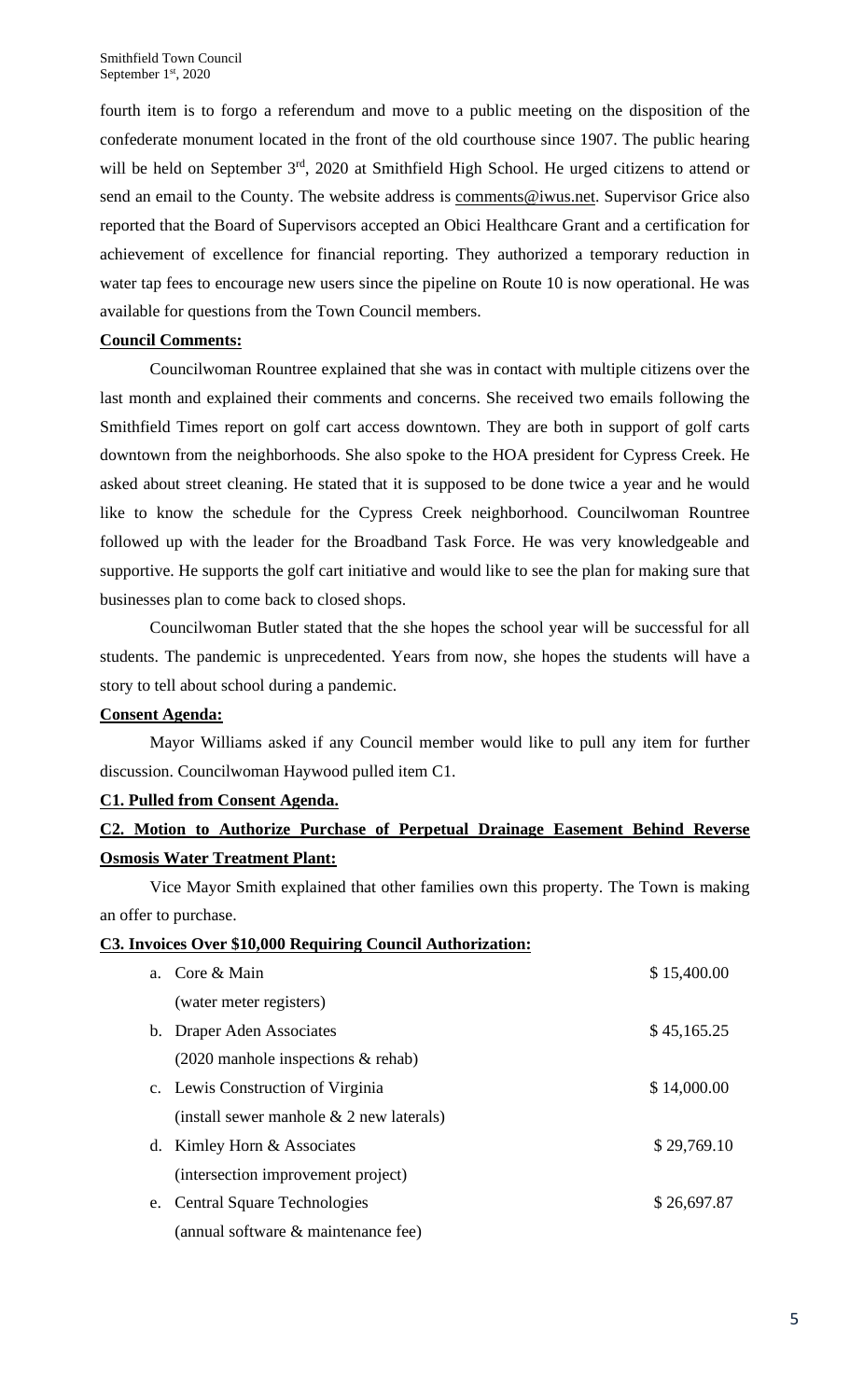## **Additional Invoices Received Since Finance Committee:**

|    | f. Acme Equipment             | \$11,694.00 |
|----|-------------------------------|-------------|
|    | (budgeted scissor lift)       |             |
| g. | Beach Ford                    | \$34,903.00 |
|    | (budgeted Public Works truck) |             |
|    | h. Axon Enterprise, Inc.      | \$10,320.02 |
|    | (budgeted Police equipment)   |             |

# **C4. Authorization to Make Contribution of CARES Act Funds to the Western Tidewater Free Clinic and Isle of Wight Christian Outreach:**

Vice Mayor Smith explained that this contribution is eligible under the CARES guidelines.

# **C5. Motion to Approve Contribution of 20% from Second Round of CARES Act Funding to be Used for Isle Rebound Grant Program with the Adoption of Certification Resolution:**

Vice Mayor Smith explained that the Town of Smithfield, Town of Windsor, and Isle of Wight County are partnering on Isle Rebound.

# **C6. Motion to Reallocate Remaining Funds from VDOT's Urban Fund for Segment 3 of the Nike Park Trail to Preliminary Engineering Phase and Rename Project as a Study:**

Councilwoman Haywood stated that the study will help determine the route of the Nike Park Trail through the Town of Smithfield.

Vice Mayor Smith made a motion to approve consent agenda items C2 – C6 as presented. Councilman Hall seconded the motion. With no further discussion, Mayor Williams called for the vote.

On call for the vote, six members were present. Councilwoman Rountree voted aye, Councilman Hall voted aye, Councilwoman Butler voted aye, Councilwoman Haywood voted aye, Vice Mayor Smith voted aye, and Mayor Williams voted aye. There were no votes against the motion. The motion passed.

# **Ordinance to Amend Town Code as it Pertains to Assembly Permits (Item C1):**

Councilwoman Haywood asked if there were options to work with the people that spoke against the amendments to the ordinance for Assembly Permits.

Mayor Williams asked the Chief of Police if there had been any incidences with the Smithfield Animal Save group. Chief Howell reported that there had been no incidents with their organization. He explained that in light of the current climate, the Town has to try to maintain order as far as knowing what is going on.

Councilwoman Rountree clarified that the red-lined changes to the ordinance did not include a limitation on the number of permits. The Town Manager explained that the limit on the number of permits was removed. Concern about the fee can be discussed.

Councilwoman Butler stated that the group is non-profit and they are concerned about the fee. There have not been any issues with them. They have been doing this for quite a while. She asked what other municipalities do regarding a fee. The Town Manager explained that many localities do not have Assembly Permits whatsoever. He stated that any changes needed to be for all and not just for one organization.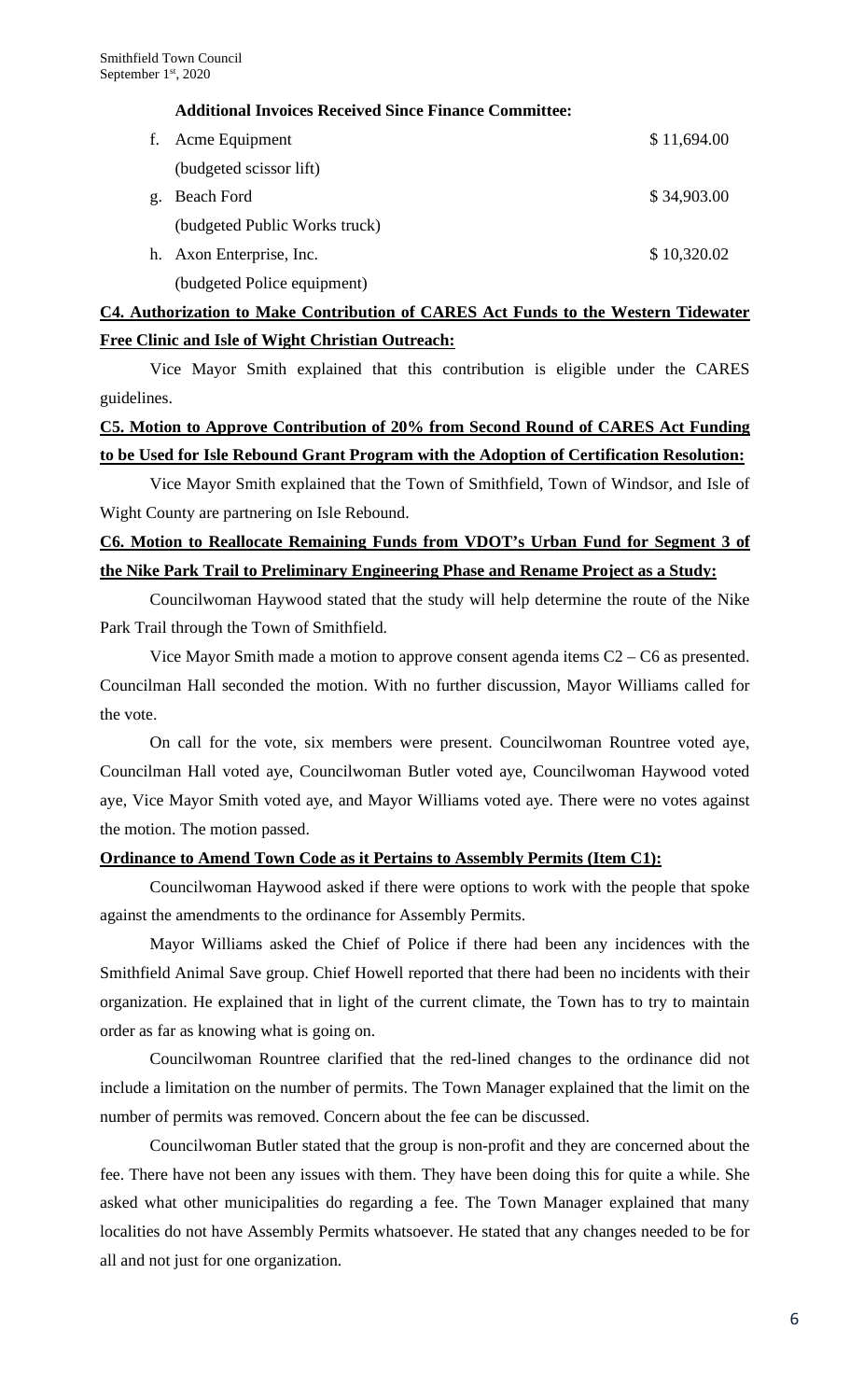Councilwoman Rountree agreed that there is some administrative burden in reviewing the applications and the Chief of Police having a police presence at the location. If the applicants could apply for multiple days on the same permit then that would lessen the burden on Town staff. The Town Manager stated that the code allows them to apply up to sixty days in advance. It would be the maximum amount of time without amending the existing code.

Mayor Williams asked how many people usually attend. Julia Novak stated that, on average, there are about ten people present. The permit is usually written for thirty people in case more attend to support animal rights.

Mayor Williams asked if all were adults. Julia Novak stated that her son usually attends and he is five years old. They usually have the vigil on Sunday nights; but occasionally, they meet on Monday nights as a backup day or a rain day.

Mayor Williams asked how far the participants are driving to come to Smithfield. Ms. Novak stated that she lives in Virginia Beach. The other attendees are mostly from Virginia Beach as well.

Councilwoman Rountree asked if this group was the only group that submits for permits. The Town Manager explained that it is the only frequent one since he has been with the Town.

Councilwoman Butler asked Ms. Novak if \$150.00 for the year would be a hardship for her organization? Ms. Novak stated that if it was their only option then they would make it work. If they paid the \$25 fee every sixty days then they could be onboard with that. The Town Manager stated that the wording could be changed to allow for more than one date on a permit.

Mayor Williams stated that this is only one organization. He does not mind the group coming at all since they are peaceful and are passionate about their cause. His concern is that others may not be that way.

The Town Manager explained that even deleting the section about one permit per event the Town is still tightening the regulations from the current ordinance. An applicant can currently apply for as many events as they want and there is no fee. The fee would help to cover some of the administrative time and costs. If no changes are made, an applicant can apply for as many events as they want. The requirement is that they file an application no less than five days before the event and no more than sixty days before the event. It gives the applicant as much as fifty-five days for an assembly permit. The application is reviewed but the Town would probably not grant someone a permit that wanted to assemble seven days a week. The Town Attorney reminded the Council that it was discussed at length at committees. The Council did not want to limit freedom of speech or how many times someone could assemble. He stated that what the Town Manger has suggested is a reasonable compromise. It removes the provision that prohibits someone from applying for more than one date during a sixty day period. Ms. Novak has said that it would not be burdensome to her group.

The Town Manager explained that the changes to the Assembly Permit process would be to add in the \$25.00 fee and to clarify the five days to five business days. It would remove the restriction of how many someone could apply for on one application.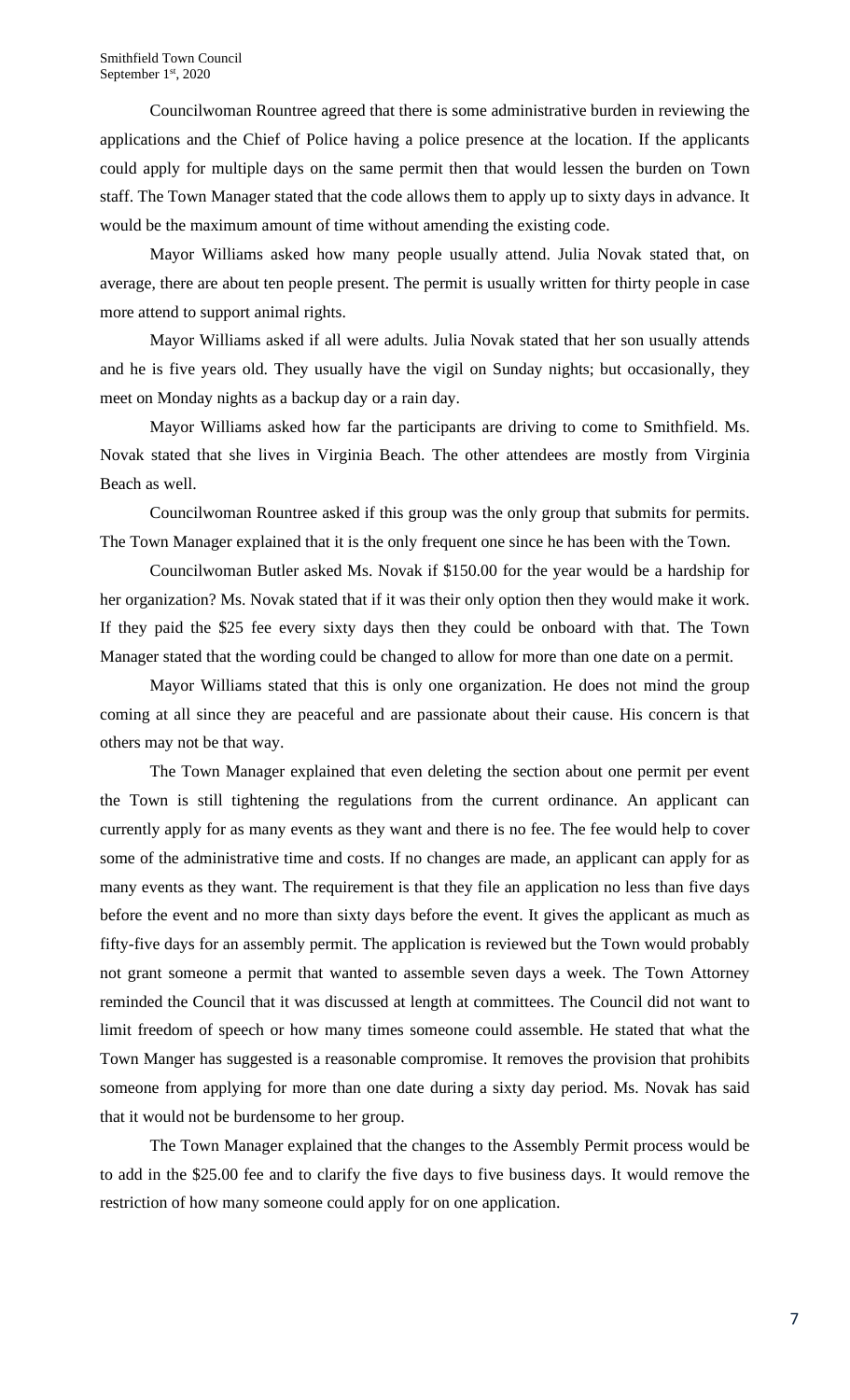Councilwoman Rountree made a motion to remove the section about one date per application; but included the fee and clarification for five business days. Councilman Hall seconded the motion. With no further discussion, Mayor Williams called for the vote.

On call for the vote, six members were present. Vice Mayor Smith voted aye, Councilman Hall voted aye, Councilwoman Butler voted aye, Councilwoman Haywood voted aye, Councilwoman Rountree voted aye, and Mayor Williams voted aye. There were no votes against the motion. The motion passed.

## **Public Hearing: Zoning Ordinance Amendment – Ground Source Well:**

The Community Development and Planning Director reported that due to the Smithfield Town Code (STC) Section 82-45, as well as the nature of ground source heating, ventilation, and air conditioning (HVAC) systems that require wells for operation, Town residents, prospective residents, and contractors are encountering situations where they cannot replace or install their ground source HVAC systems without first obtaining a Special Use Permit (SUP) from the Town Council. STC Section 82-45 reads: *Where a public water supply is available in the town it shall be unlawful to connect a residential or commercial structure to a private well or other water supply except as may be approved by the town manager on a temporary basis or by approval of a special use permit in accordance with the provisions of the town's zoning ordinance.* In order to ease the burdens and frustrations of prospective applicants, Town staff have generated a text amendment to Articles 3.A, 3.B, 3.C, 3.D, 3.E, 3.F, 3.G, and 3.H of the SZO, which would allow residents in all residential zoning districts to utilize wells for ground source HVAC systems, by right, without having to obtain an SUP from the Town Council. The language proposed in this text amendment would appear in tandem with the irrigation well use that appears in Section B, "Permitted Uses", in Articles 3.A, 3.B, 3.C, 3.D, 3.E, 3.F, and 3.G of the SZO.Additional language proposed in this text amendment would add wells for ground source HVAC systems to Section I, "Additional Regulations", in Articles 3.A, 3.B, 3.C, 3.D, 3.E, 3.F, and 3.G. Lastly, for reasons unclear to Town staff, irrigation wells were not included as a permitted use in the Downtown zoning district. This is a mixed-use district with a high concentration of residential properties. This text amendment would add irrigation wells and wells for ground source HVAC systems to Article 3.H, Section B, "Permitted Uses", in addition to Section I, Additional Regulations". A red lined version of this text amendment is included in the pages immediately following this staff report. At its Tuesday, August  $11<sup>th</sup>$ , 2020 meeting, the Planning Commission favorably recommended this application to the Town Council. Town staff recommended a favorable report to the Town Council.

Vice Mayor Smith asked what happens to the water after it is used. Mayor Williams stated that it goes back into the ground. It is a loop. Vice Mayor Smith wanted to know if the ordinance addresses that the water must go back into the ground for a geo-thermal system. Many people run it over a hill or into a pond. He is familiar with the system and has seen people abuse it. It is a concern environmentally. The system is supposed to have a shallow well to distribute the used water back into the ground. The Community Development & Planning Director stated that it is not addressed. It only adds ground source HVAC systems to the list of permitted uses.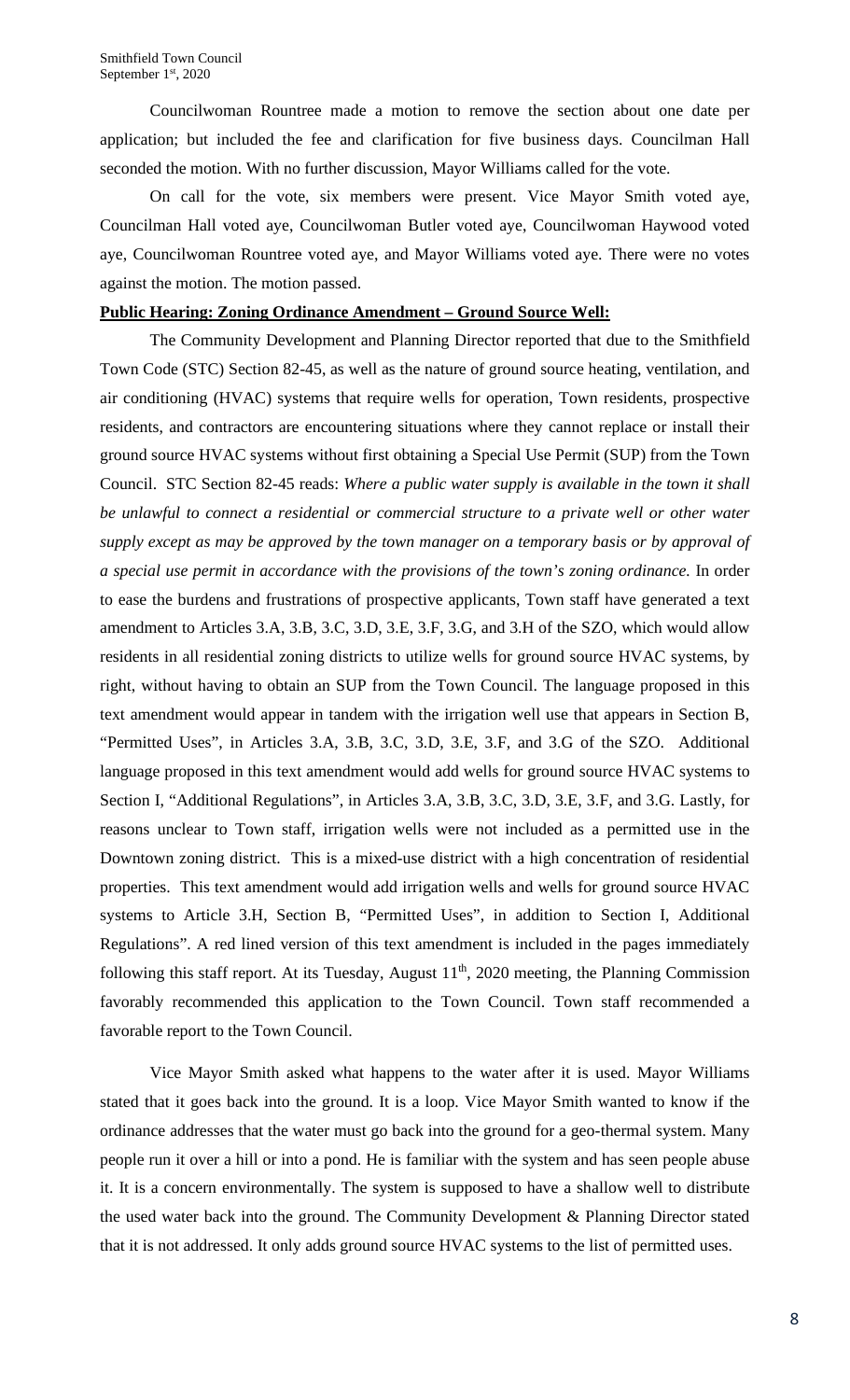The Town Attorney suggested a condition that any such HVAC system would be a closed loop or a return system. The other option would be to prohibit any type of discharge system.

The Community Development & Planning Director explained that it could be satisfied by the definition of ground source HVAC systems. The Town Attorney suggested it state "for the purpose of this ordinance, wells shall not be permitted for the installation of an above ground HVAC system." It is hard to define all of the different kinds of systems; but the Town can prohibit the discharge system.

Mayor Williams declared the public hearing open. He asked if anyone would like to speak for or against the application.

Mr. Charles Bryan, Vice Chairman for the Planning Commission, explained that the Planning Commission had concerns about the discharge system as well. When they recommended the amendments to the Town Council, the Planning Commission understood it to be a closed loop system. He explained that they would not have approved discharge above ground.

With no further comments, Mayor Williams closed the public hearing.

Vice Mayor Smith made a motion to approve the changes with the addition of no discharge above ground. Councilwoman Butler seconded the motion. Mayor Williams called for the vote.

On call for the vote, six members were present. Councilwoman Rountree voted aye, Vice Mayor Smith voted aye, Councilwoman Haywood voted aye, Councilwoman Butler voted aye, Councilman Hall voted aye, and Mayor Williams voted aye. There were no votes against the motion. The motion passed.

## **Public Hearing: Zoning Ordinance Amendment – Short Term Rentals:**

The Community Development & Planning Director explained that, currently, there is nothing to address short-term rentals in any Town Ordinance. With current trends and the influx of Internet-based short-term rental housing markets, homeowners/occupants have the ability to rent their entire house or portions (rooms), for a short period of time. These short-term rentals are usually for a week or weekend. We are aware that there are some short-term rentals currently being operated in Town. This text amendment will function as an avenue for these short-term rentals to legitimize their businesses. Additionally, by requiring a business license for all shortterm rentals, residents will be allowed to openly report income for taxation purposes. To better serve and protect Town residents, Town staff propose the following text amendment to Article 2, creating Section Z. This text amendment to the SZO is intended to achieve the following:

(1) The assurance of compliance with existing public and private legal infrastructure by requiring the operator to obtain a Town business license, assure service by a Virginialicensed waste management facilities operator, and continued compliance with any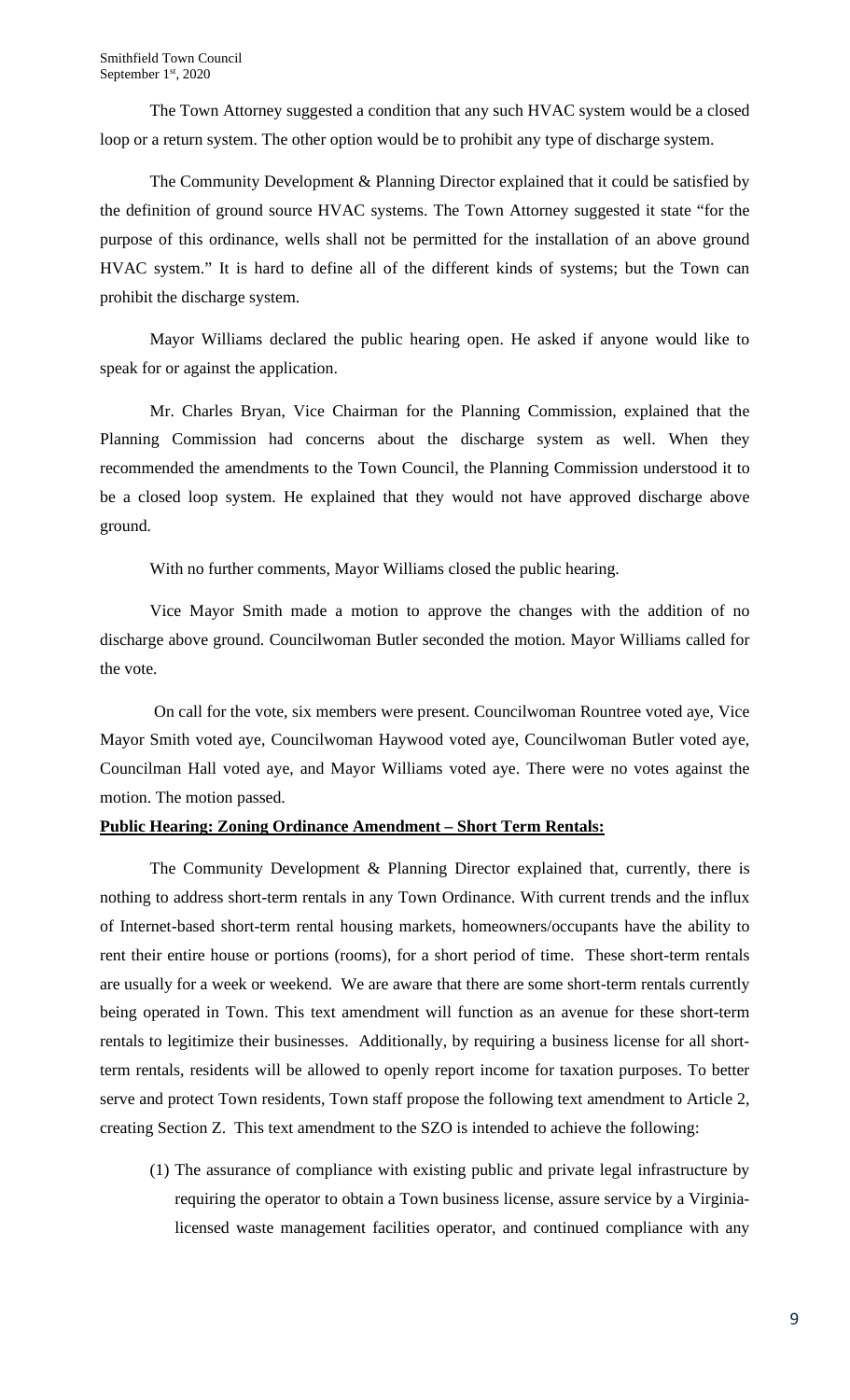other section of the Town Code and any private restrictions and covenants (i.e. owners' associations, etc.).

- (2) The creation of development standards by limiting the total number of rentable nights per calendar year to 104 nights, the total length of stay to no more than thirty days, and the prohibition of short-term rentals in accessory buildings and structures, among other standards.
- (3) The provision of an avenue for legitimization for those currently operating short-term rentals in the Town by requiring them to obtain a business license, and pay occupancy tax, enabling those operators to report their earnings as taxable income, which consequently expands the Town's tax base.
- (4) The empowerment of decision-making bodies (i.e. the Planning Commission and Town Council) by establishing them as stakeholders in the decision-making processthis is done through the proposed language in which short-term rentals not classified as "homestays" are required to apply for a Special Use Permit. This also ensures that there is necessary oversight above the administrative level in this permitting process.
- (5) The creation of necessary avenues for recourse if violations are discovered.
- (6) Language was incorporated into the proposed text amendment in which existing short-term rentals operating prior to the date of adoption of the proposed SZO Section 2.Z and which conflict with the standards contained therein may be approved administratively by Town staff following the operators' submittal of satisfactory evidence to the Town that they were operating prior to the date of adoption of the proposed Section 2.Z.

In order to reach this end, this text amendment imposes provisions that are consistent with other localities, as well as best planning practices suggested by the Virginia State Bar. In order to ensure that these provisions are met, prospective operators will be required to complete, sign, and notarize an affidavit assuring all applicable provisions are adhered to. To remove ambiguity, the terms "short-term rental" and "homestay" will be added to the definitions in Article 13, Section B. A red lined version of the proposed language of this text amendment, as well as a draft version of the proposed short-term rental affidavit, accompany this staff report. At its Tuesday, August 11<sup>th</sup>, 2020 meeting, the Planning Commission favorably recommended this application to the Town Council. Town staff recommended a favorable report to the Town Council.

Councilwoman Haywood asked the Town Attorney if item #6 is okay to do. The Town Attorney explained that non-conforming uses can be grandfathered. If someone is doing something that has never been regulated and a new regulation is put into place then the Town Council can exempt them. Some provisions would still be required. Government changes the laws all the time. It is generally seen as unfair to make the rules after someone has already started doing something.

Councilwoman Rountree asked how taxes work. In other towns, people travel to stay for short-term rentals. They have specific rules about the person that owns the property paying the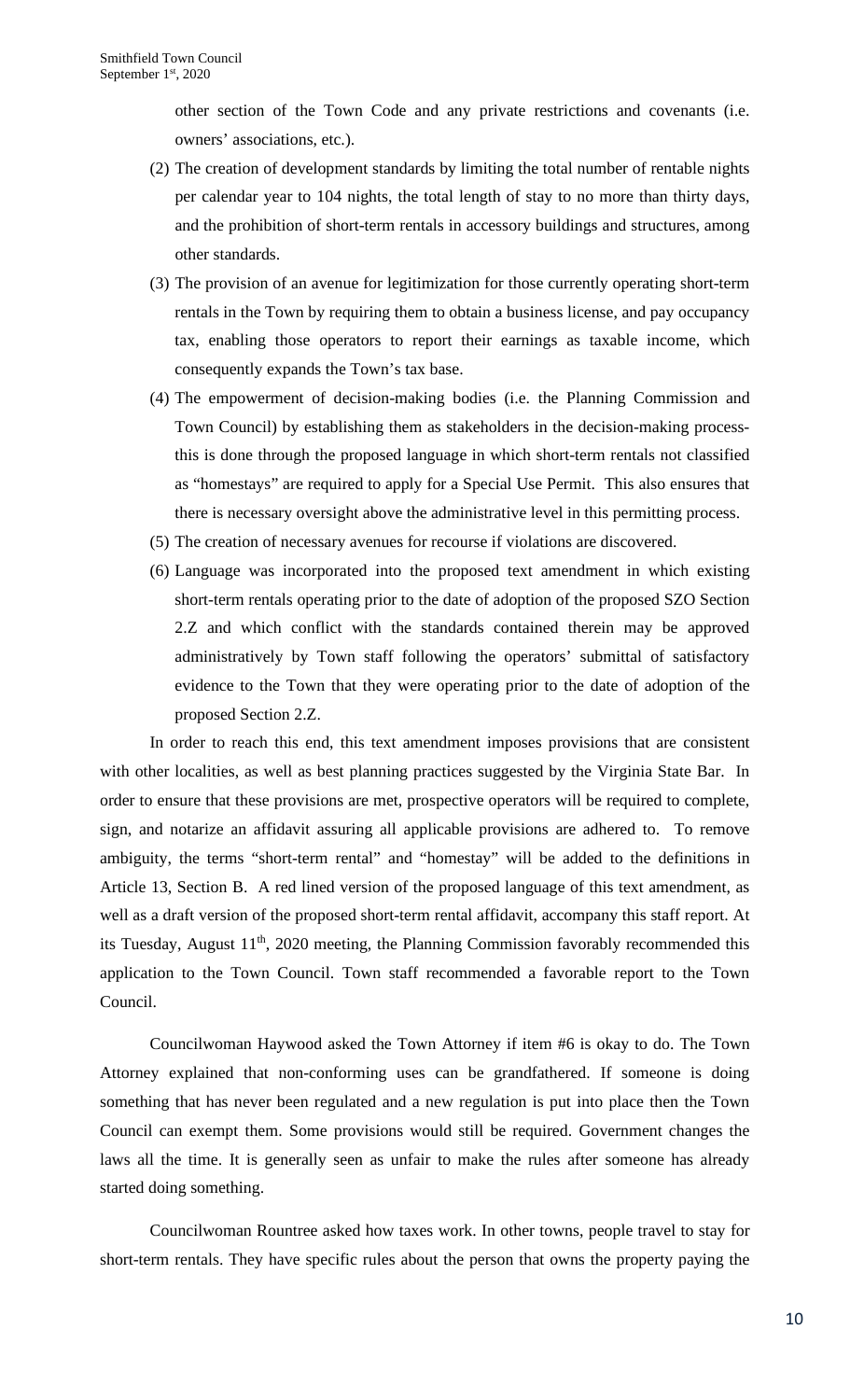taxes back to the locality. People are renting homes instead of hotel rooms. Mr. Settle explained that the text amendment keeps the transient occupancy tax in place. The Town Manager explained that the Town would start collecting it on the grandfathered ones because they would then be legitimized. Currently, they are under the radar. The grandfathered ones would have to pay the tax. The Town Attorney explained that the current ones will have to comply with the licensing requirements. Mr. Settle explained that they would need a business license and would be monitored by the Town.

Councilwoman Butler asked what would happen if ownership were to change. Mr. Settle explained that non-conforming conditions run with the land. If a non-conforming use is discontinued for a period in excess of two years then it expires.

Mayor Williams opened the public hearing. He asked if anyone would like to come forward to speak for or against the amendment. Hearing none, he closed the public hearing.

Vice Mayor Smith made a motion to approve the amendment as presented for short-term rentals. Councilman Hall seconded the motion. With no further discussion, Mayor Williams called for the vote.

On call for the vote, six members were present. Councilman Hall voted aye, Councilwoman Haywood voted aye, Vice Mayor Smith voted aye, Councilwoman Butler voted aye, Councilwoman Rountree voted aye, and Mayor Williams voted aye. There were no votes against the motion. The motion passed.

# **Public Hearing: Refinance 2017 Note to a General Obligation Bond for Various Capital Projects in an Amount not to Exceed \$4,205,000.00:**

The Town Treasurer reported that this is a taxable bond that will replace the existing note that was obtained through Farmers Bank for 5,000,000.00 that was subject to an interest rate reset. The purpose of the financing is for various capital projects including phased rehab in Windsor Castle Park, acquisition and construction of the public sports complex, renovations to the Smithfield Police Evidence building, Clontz Park Boat Ramp, as well as various utility system improvements. The actual payoff of the Farmers Bank loan is \$4,168,652.00. The net interest cost if the new loan is 1.526% and the net present value savings is calculated to be 68,303.62. This is the third and last of the loans the Town worked on with Davenport.

Mayor Williams opened the public hearing. He asked if anyone would like to speak for or against the refinancing. Hearing none, he closed the public hearing.

Vice Mayor Smith made a motion to approve the refinancing of the note as presented and authorize Town staff as may be necessary to execute all documents. Councilman Hall seconded the motion. Mayor Williams called for the vote.

On call for the vote, six members were present. Councilwoman Butler voted aye, Vice Mayor Smith voted aye, Councilwoman Haywood voted aye, Councilman Hall voted aye, Councilwoman Rountree voted aye, and Mayor Williams voted aye. There were no votes against the motion. The motion passed.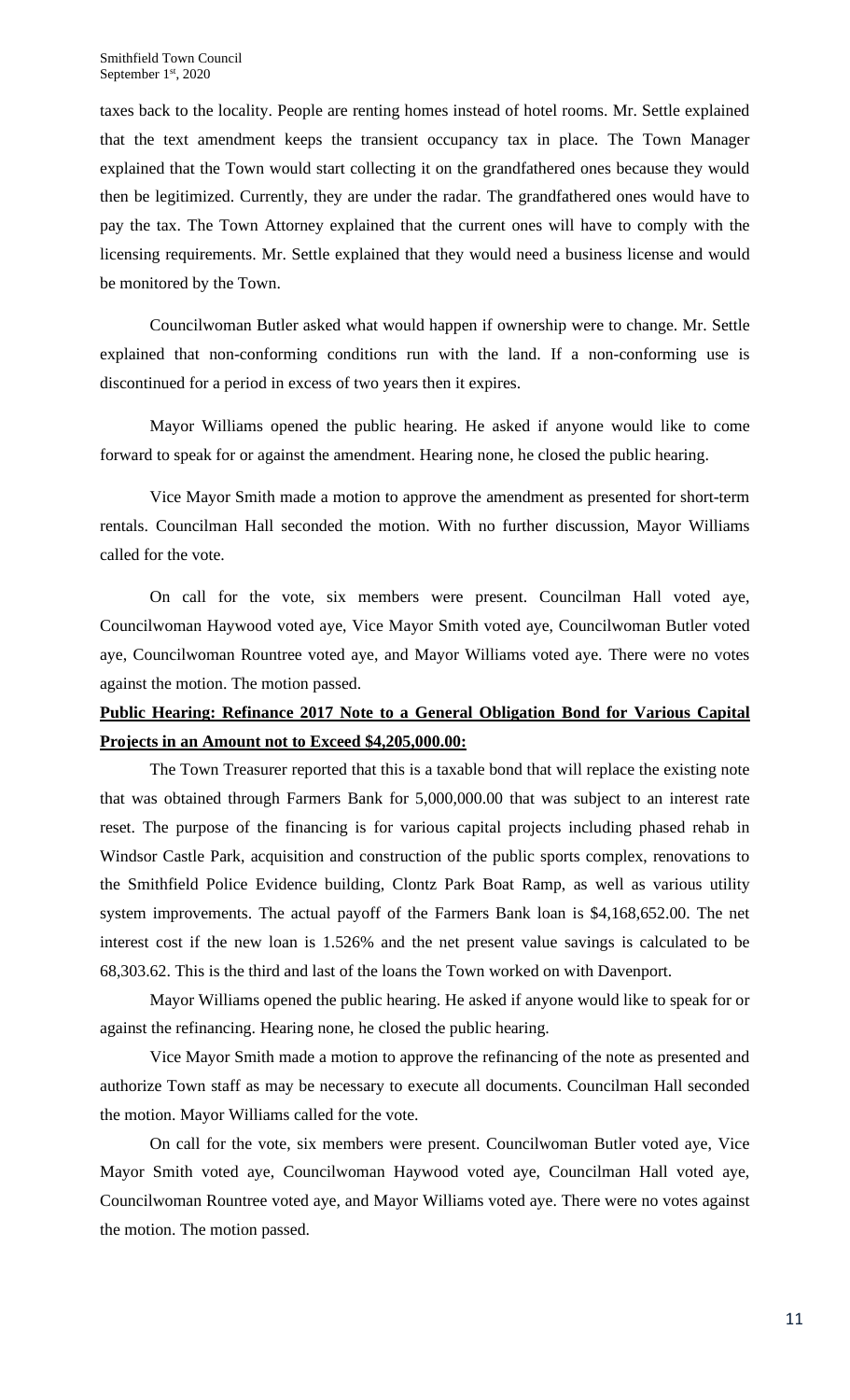### **Motion to Approve the Town Council Summary Minutes of August**  $4^{\underline{th}}$ **, 2020:**

The Town Attorney reviewed the minutes and recommended they be adopted as presented.

Vice Mayor Smith made a motion to approve the minutes. Councilwoman Butler seconded the motion. Mayor Williams called for the vote.

On call for the vote, six members were present. Councilman Hall voted aye, Vice Mayor Smith voted aye, Councilwoman Rountree voted aye, Councilwoman Haywood voted aye, Councilwoman Butler voted aye, and Mayor Williams voted aye. There were no votes against the motion. The motion passed.

### **New Business:**

There was no new business.

#### **Old Business:**

There was no old business.

### **Closed Session:**

The Town Attorney stated that the Council needed a motion to go into closed session for the purpose of discussing the acquisition of real property for public purposes pursuant to 2.2- 3711.A-3 of the Code of Virginia.

Vice Mayor Smith made a motion to go into closed session. Councilman Hall seconded the motion. Mayor Williams called for the vote.

On call for the vote, six members were present. Councilman Hall voted aye, Councilwoman Haywood voted aye, Councilwoman Rountree voted aye, Councilwoman Butler voted aye, Vice Mayor Smith voted aye, and Mayor Williams voted aye. There were no votes against the motion. The motion passed.

*The Town Council went into closed session at 7:38 p.m.*

*The Town Council returned to open session at 7:50 p.m.*

The Town Attorney stated that a motion was needed to go back into open session.

Vice Mayor Smith made the motion and Councilman Hall seconded. Mayor Williams called for the vote.

On call for the vote, six members were present. Councilman Hall voted aye, Councilwoman Haywood voted aye, Councilwoman Rountree voted aye, Councilwoman Butler voted aye, Vice Mayor Smith voted aye, and Mayor Williams voted aye. There were no votes against the motion. The motion passed.

The Town Attorney stated that a motion was needed that during the closed session there was only a discussion of acquisition and disposition of real property for public purposes pursuant to 2.2-3711.A-3 of the Code of Virginia.

Vice Mayor Smith made the motion and Councilman Hall seconded. Mayor Williams called for the vote.

On call for the vote, six members were present. Councilwoman Haywood voted aye, Councilwoman Butler voted aye, Councilwoman Rountree voted aye, Councilman Hall voted aye, Vice Mayor Smith voted aye, and Mayor Williams voted aye. There were no votes against the motion. The motion passed.